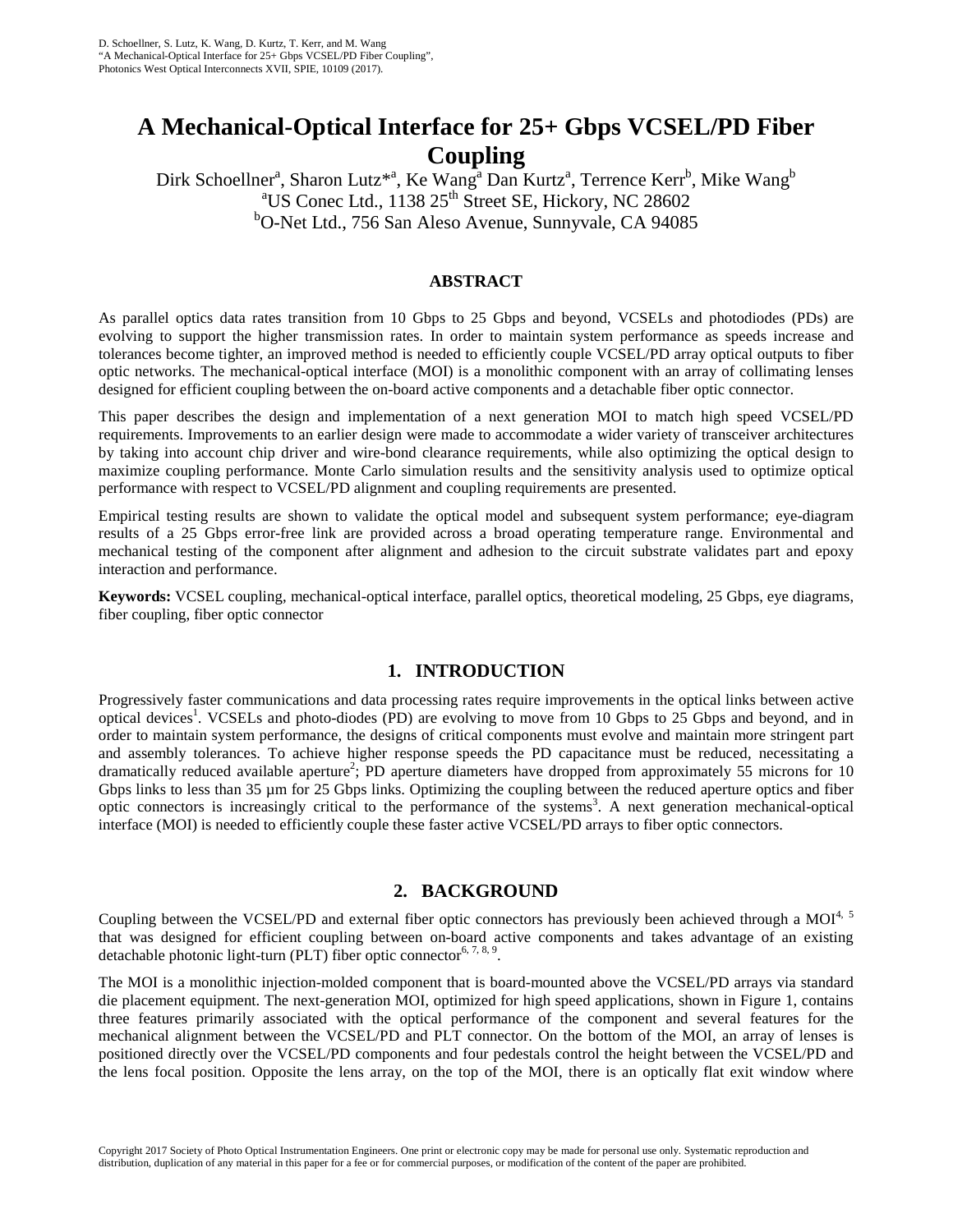collimated light enters and exits the MOI passing between the PLT connector and the active devices. The PLT connector, an injection molded fiber optic connector designed for use with board-level parallel optics, consists of a ferrule that contains the fiber array and has two alignment pins to mate to the MOI. A low-profile housing secures the detachable PLT ferrule to the MOI.



Figure 1. The MOI major features: (left) top side of the MOI, where the PLT ferrule mates using alignment guide pins and (right) bottom side of the MOI, where the lens array is aligned to the VCSEL/PD to capture and couple light.

To simplify precise alignment, the MOI has been designed to be compatible with conventional die bonders. The pedestals, in addition to setting the MOI lens height, also control the epoxy bond-line thickness when the MOI is placed over the VCSEL/PD via the die bonder<sup>4</sup>. Once the MOI has been secured above the VCSEL/PD, the alignment guide holes and latches allow the PLT connector to be snapped into the MOI with micron-level alignment repeatedly and secured with the PLT housing, where the latches secure it in place<sup>10, 11</sup>. The general alignment of the MOI, PLT connector, and housing, as well as the optical path can be seen in Figure 2.



Figure 2. Final assembly configuration of the PLT ferrule secured in place to the MOI with the PLT housing (dimensions in millimeters).

Once the MOI, PLT ferrule, and PLT housing have been combined, an optical path has been created from the VCSEL through to the optical fiber and can easily be coupled to the board edge, off the board, or to other necessary areas. The PLT connector is compatible with both traditional ribbon cable and loose tube round cable jumper assemblies, which are ideal for mid-board routing since round cable jumpers have no preferential bend issues $12$ .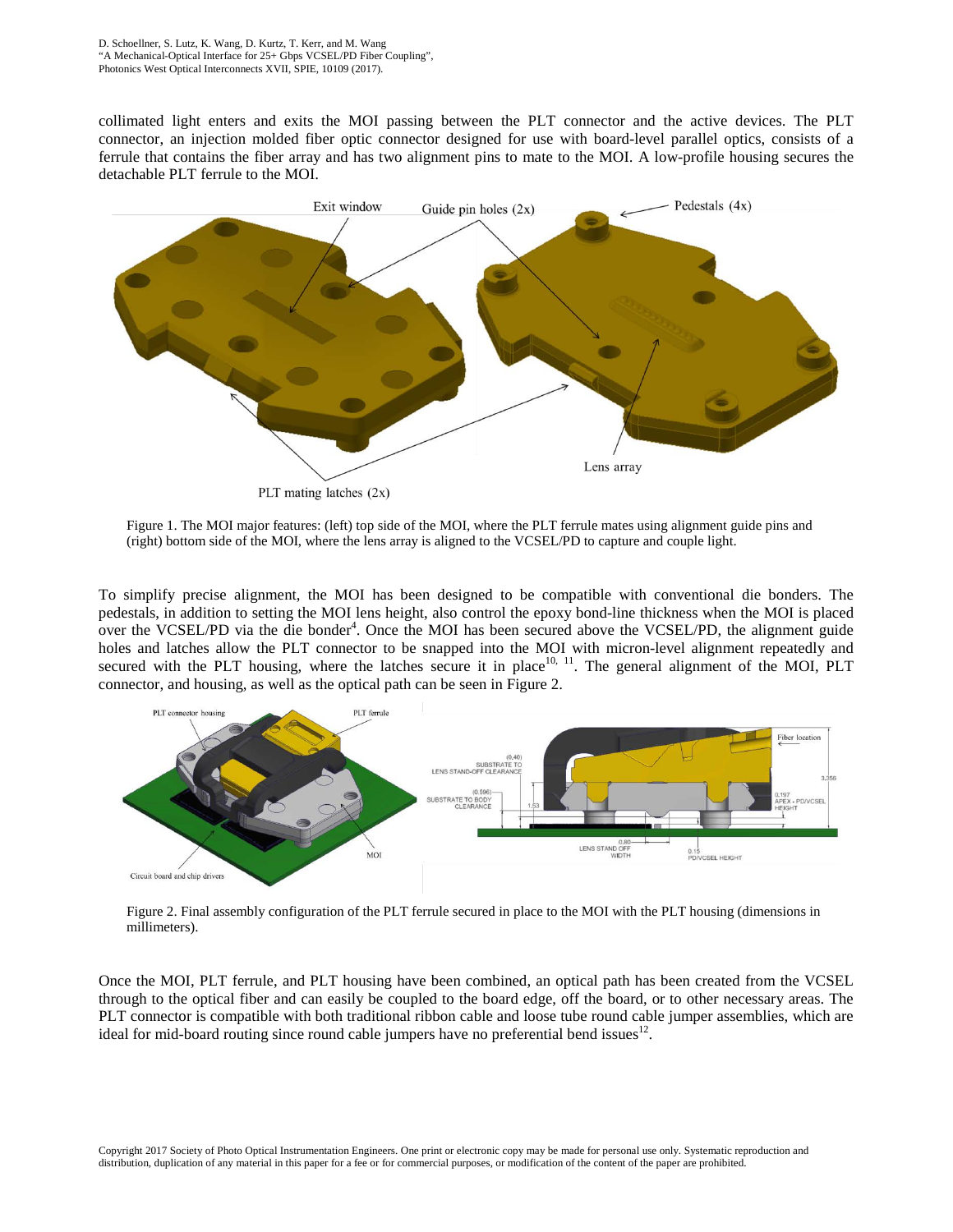# **3. THEORY**

The next-generation MOI accommodates a wider variety of transceiver architectures by taking into account the chip driver and wire-bond clearance requirements while optimizing the optical design to maximize coupling performance. MOI design improvements anticipate VCSEL/PD requirements for short-link multi-mode high-speed applications, such as the IEEE 802.3bm 100GBASE-SR4 100m link 100 Gbps standards currently in development<sup>13</sup>.

The divergent nature of the VCSEL and fiber emissions lend themselves well to a two lens coupling solution where the first lens, the MOI lens in Tx mode and the total internal reflection (TIR) PLT lens in Rx mode, collimates the beam and the second lens of the system focuses the beam into the fiber core or on to the PD, as shown in Figure 3. This approach also allows the design to be detachable, with the separation being made in the collimated beam space which due to the nature of the expanded beam allows the alignment tolerances between the two lenses to be relatively large.

In order to model and optimize the interface design, a wide range of VCSEL and PD launch/receive conditions were simulated with Zemax. To maintain a cost-effective solution, the MOI lens prescription was designed to accommodate both Tx and Rx components. The single lens prescription limits the optimization routines, but it simplifies production environments related to die bonder programs, test procedures, inventory, and part identification. Despite having larger apertures, the PD coupling and alignment requirements are much more sensitive than VCSEL requirements, and therefore, the optimization process was weighted towards Rx performance. A survey of the common VCSEL and PD dimensions and requirements determined that the space around the optical dies is limited in many applications; wirebonds, copper traces, and chip drivers vary widely in terms of size, shape, and requirements. Therefore, the MOI was designed to maximize clearance between the MOI lenses and the surface of the VCSEL/PD. In order to capture the light beam and prevent crosstalk between the adjacent channels, the VCSEL launch divergence angle provides a target for the lens location. Using the basic MOI constraints determined by the VCSEL and PD requirements shown in Table 1, optimization was performed to maximize the coupling efficiency while minimizing die bonding alignment requirements. All modeling and charts assume 850 nm light, standard OM3 50/125 µm multi-mode fiber for the PLT connectors, and no anti-reflection (AR) coatings on any of the VCSEL, PD, MOI, or PLT surfaces. AR coatings can mitigate effects of back-reflection, reduce multi-path interference, and improve overall link loss and will be addressed further in section 4.1. In the two following sections, the Tx and Rx modeling results are demonstrated individually followed by the combined link performance in section 3.3. For both Tx and Rx configurations, alignment sensitivity analysis is displayed for individual degrees of freedom using the launch and receive locations shown in Figure 3; the combined effects are also shown as a Monte Carlo analysis in section 3.3.

| Feature               | Nominal $(\mu m)$ | Max (µm) | Min $(\mu m)$ |
|-----------------------|-------------------|----------|---------------|
| <b>VCSEL</b> diameter |                   |          |               |
| VCSEL launch angle    | 26                |          |               |
| PD diameter           |                   |          |               |

Table 1. Launch and receive characteristics used for the VCSEL and PD when modeling coupling with the MOI.

In order to minimize the effect of thermal expansion due to differences between the molded part and the circuit board, the MOI was designed with the lenses located at the center of the attachment pedestals. As the part expands or contracts with temperature, that movement occurs around the center of the lenses, and therefore, movement with respect to the VCSEL/PD is minimized.



Figure 3. Indication of the launch and detector locations used in modeling the alignment sensitivity and coupling efficiencies of the MOI with respect to the VCSEL/PD.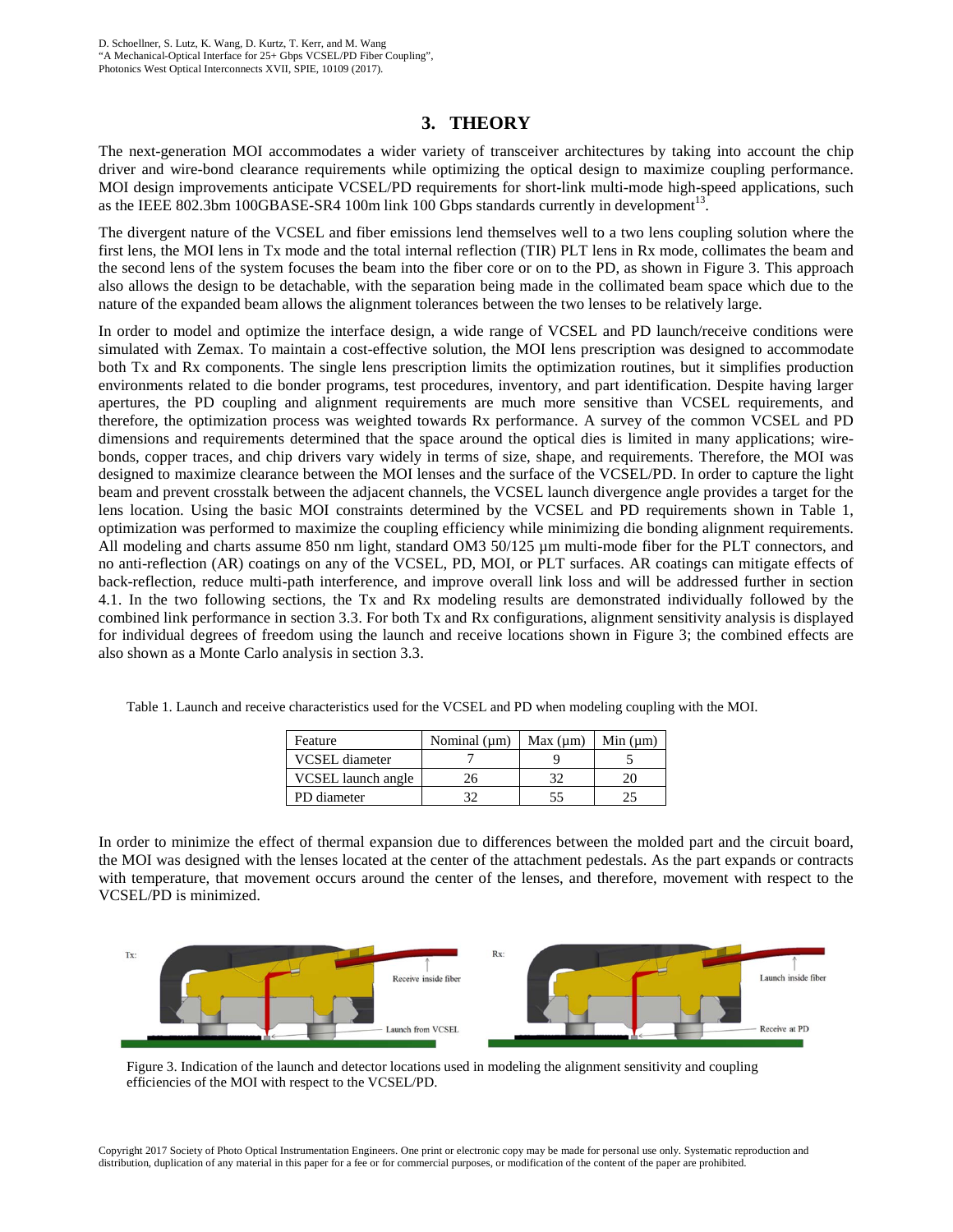#### **3.1. Tx Modeling**

The Tx performance was modeled to study the light transmission between the VCSEL launch and the receiving fiber located behind the PLT connector. Component misalignment, absorption within the components, and surface reflections were modeled to estimate the coupling losses for the MOI, PLT, and interfaces in between. Figure 4 shows the sensitivity of misaligning the MOI with respect to the VCSEL during die placement for various VCSELs with different divergence angles. Since the PLT connector is attached to the MOI through the guide pin and hole system, the alignment between the MOI and PLT is preserved and assumed to be nominal for the following four figures.



Figure 4. Theoretical lateral offset sensitivity between the MOI and VCSEL for various VCSEL divergence angles.

Figure 5 displays the sensitivity of the same MOI to VCSEL misalignment for VCSELs with different aperture diameters, all with the same 26° divergence angle. For both Figures 4 and 5, as long as the MOI is placed laterally within 8 microns of nominal with respect to the VCSEL, performance will remain at nominal expected values.



Figure 5. Lateral offset sensitivity for various VCSEL aperture diameters.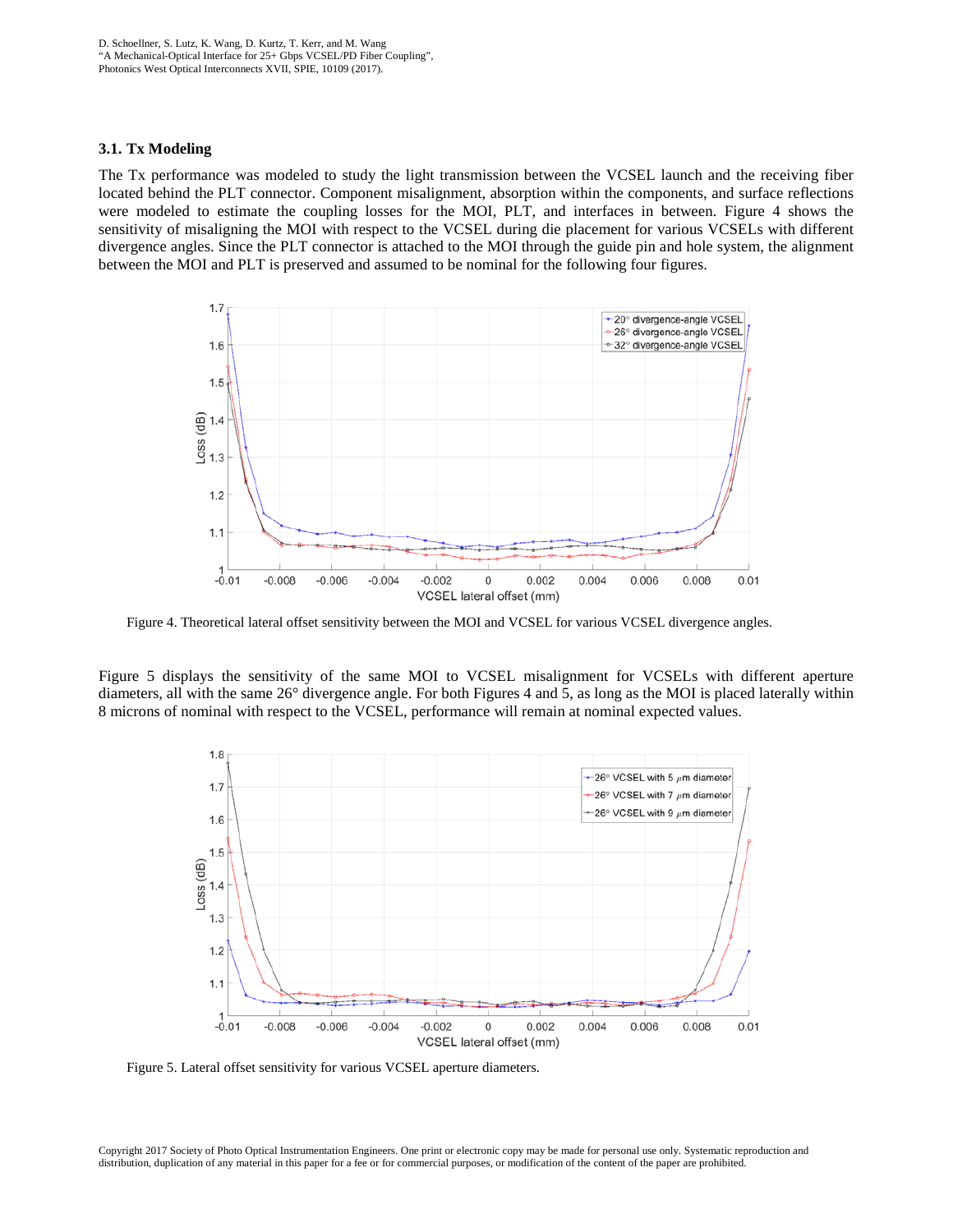Figure 6 displays the vertical alignment sensitivity when placing the MOI over the VCSEL for both the nominal lateral alignment case as well as various combined lateral misalignments. When the MOI is well aligned laterally, a  $\pm 20$  µm vertical misalignment has very little impact on the performance; therefore epoxy bond-line thickness for both the MOI and VCSEL is not a highly sensitive parameter. However, for larger lateral offsets, such as 6-8 μm, insertion loss does become more sensitive to vertical alignment. Therefore accurate lateral die placement control is critical to repeatable overall performance.



Figure 6. Vertical offset sensitivity for various VCSEL lateral misalignments.

Vertical tilt sensitivity of the MOI with respect to the VCSEL is calculated in Figure 7. Tilt would occur when epoxy bond-lines are not well controlled, and therefore either the VCSEL or MOI is not held parallel to the circuit board. However, due to the small gap between the VCSEL and MOI lenses, insertion loss is very insensitive to tilt of either part. A 3° tilt has no impact on performance, and in a well-controlled die placement process achieving a tilt over 0.5°is highly unlikely.



Figure 7. Tilt sensitivity for various VCSEL divergence angles.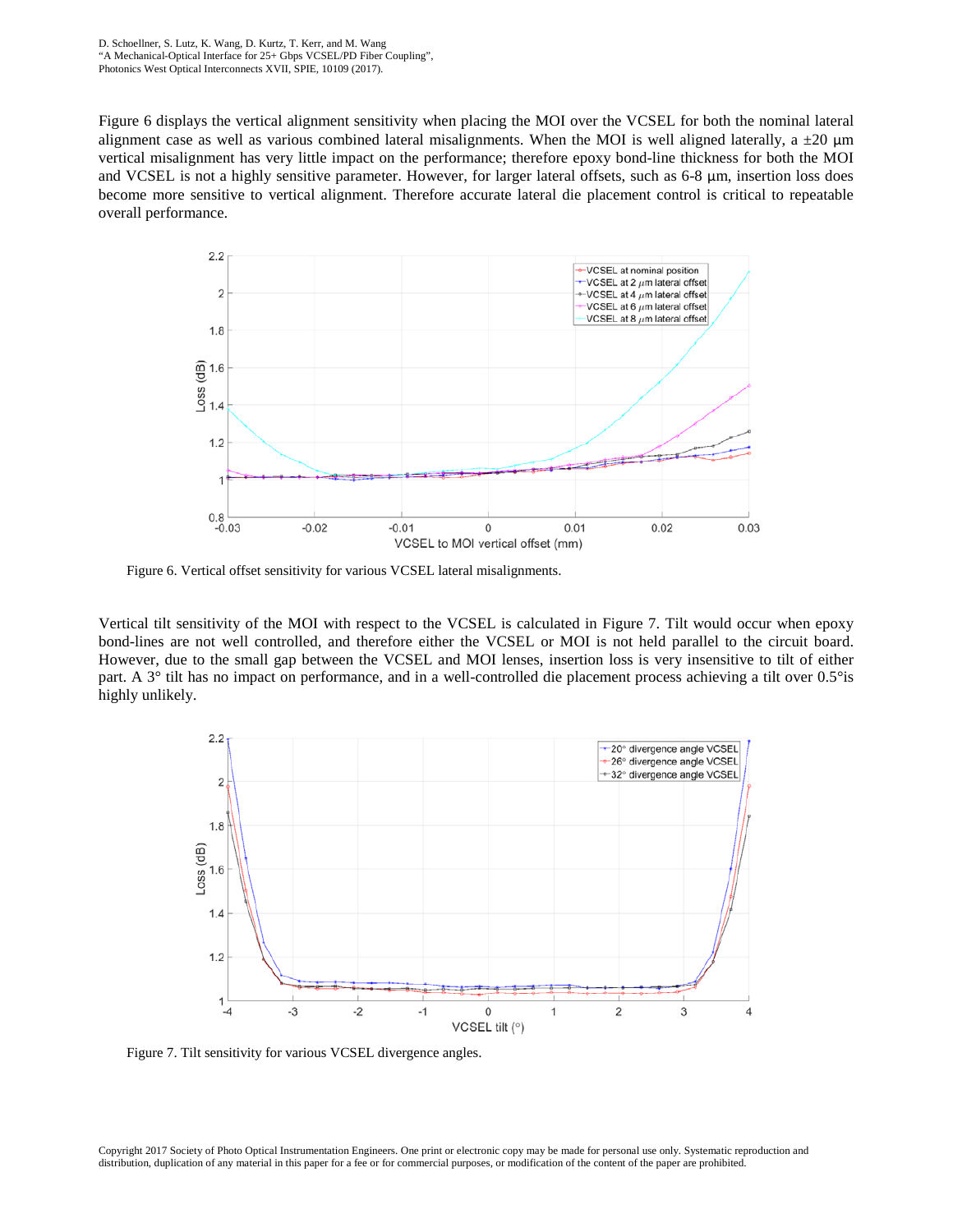#### **3.2. Rx Modeling**

Similarly, the Rx performance was modeled to simulate the coupling between the launch fiber and the PD below the MOI lens. Figure 8 shows the sensitivity of lateral misalignment of the PD with various diameters with respect to the MOI. For a nominal 32  $\mu$ m diameter PD, the MOI needs a lateral placement accuracy of  $\pm 8 \mu$ m, but as apertures get smaller, die placement requirements will need to be tightened.



Figure 8. Theoretical lateral offset sensitivity between the MOI and PD for various PD diameters.

Figure 9 displays the vertical offset sensitivity between the MOI and PD surface, as a function of lateral misalignment of the MOI to the PD. When the MOI is correctly aligned laterally, vertical alignment needs to be held to less than  $\pm 20 \,\mu m$ of nominal. This vertical alignment includes flatness of the circuit board, epoxy bond line thickness, and accuracy in mating of the two surfaces.



Figure 9. Vertical alignment sensitivity of the PD at different lateral offsets with respect to the MOI.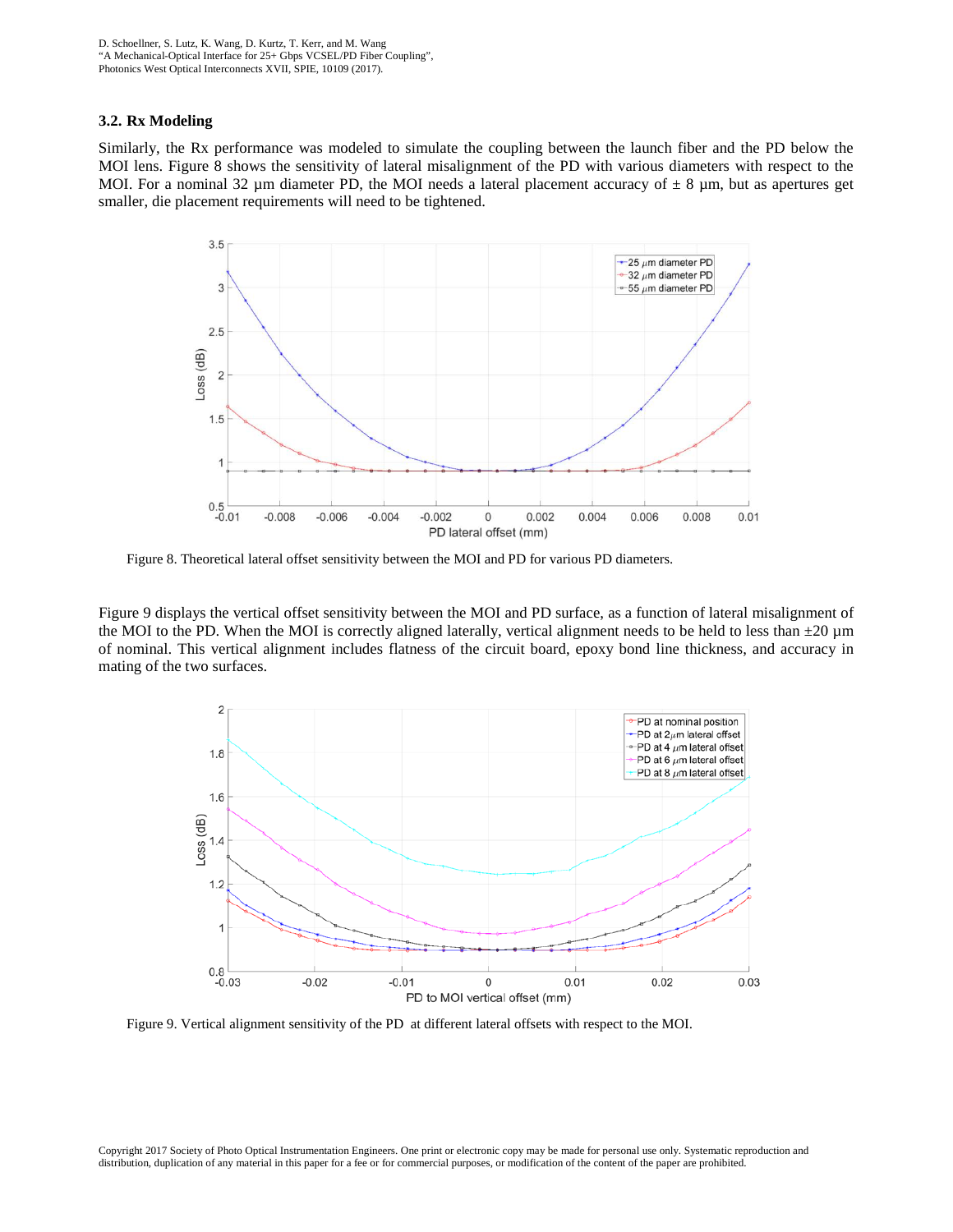Figure 10 shows the sensitivity of a tilt between the MOI and PD for various lateral offsets. For a perfect lateral alignment between the MOI and PD, the tilt sensitivity is symmetric regardless of tilt axis. However, with a lateral offset the sensitivity of the tilt becomes more pronounced and decreases the performance of the system.



Figure 10. Tilt sensitivity of the PD at different lateral offsets with respect to the MOI.

## **3.3. Monte Carlo Results**

Monte Carlo simulation with 100,000 iterations was run using the parameters from Table 2 to assess total system performance. Figure 11 displays the expected insertion loss performance for a Tx system link, calculated using the change in power from the VCSEL through the PLT connector and coupled into the standard 50 µm multimode fiber. Similarly, Figure 12 displays the expected insertion loss from the fiber, through the PLT connector and MOI, and captured by the PD.

Table 2. Tolerances used for Monte Carlo simulations.

| <b>Tolerance Item</b>                     | <b>Nominal</b>           | <b>Min</b>   | <b>Max</b>     |
|-------------------------------------------|--------------------------|--------------|----------------|
| <b>VCSEL</b> to MOI Lens - Lateral Offset | $0 \mu m$                | $-8 \mu m$   | $+8 \mu m$     |
| <b>VCSEL</b> to MOI Lens - Distance       | $200 \mu m$              | $-13 \mu m$  | $+13 \mu m$    |
| VCSEL to MOI Lens - Tilt                  | $0^{\circ}$              | $-0.5^\circ$ | $+0.5^{\circ}$ |
| VCSEL Beam - Divergence Angle             | $26^\circ$               |              |                |
| <b>VCSEL</b> Aperture Size                | 7 um                     |              |                |
| PD to MOI Lens - Lateral Offset           | $0 \mu m$                | $-8 \mu m$   | $+8 \mu m$     |
| PD to MOI Lens - Distance                 | $200 \,\mathrm{\upmu m}$ | $-13 \mu m$  | $+13 \mu m$    |
| PD to MOI Lens - Tilt                     | $0^{\circ}$              | $-0.5^\circ$ | $+0.5^{\circ}$ |
| PD Aperture Size                          |                          | 32 um        |                |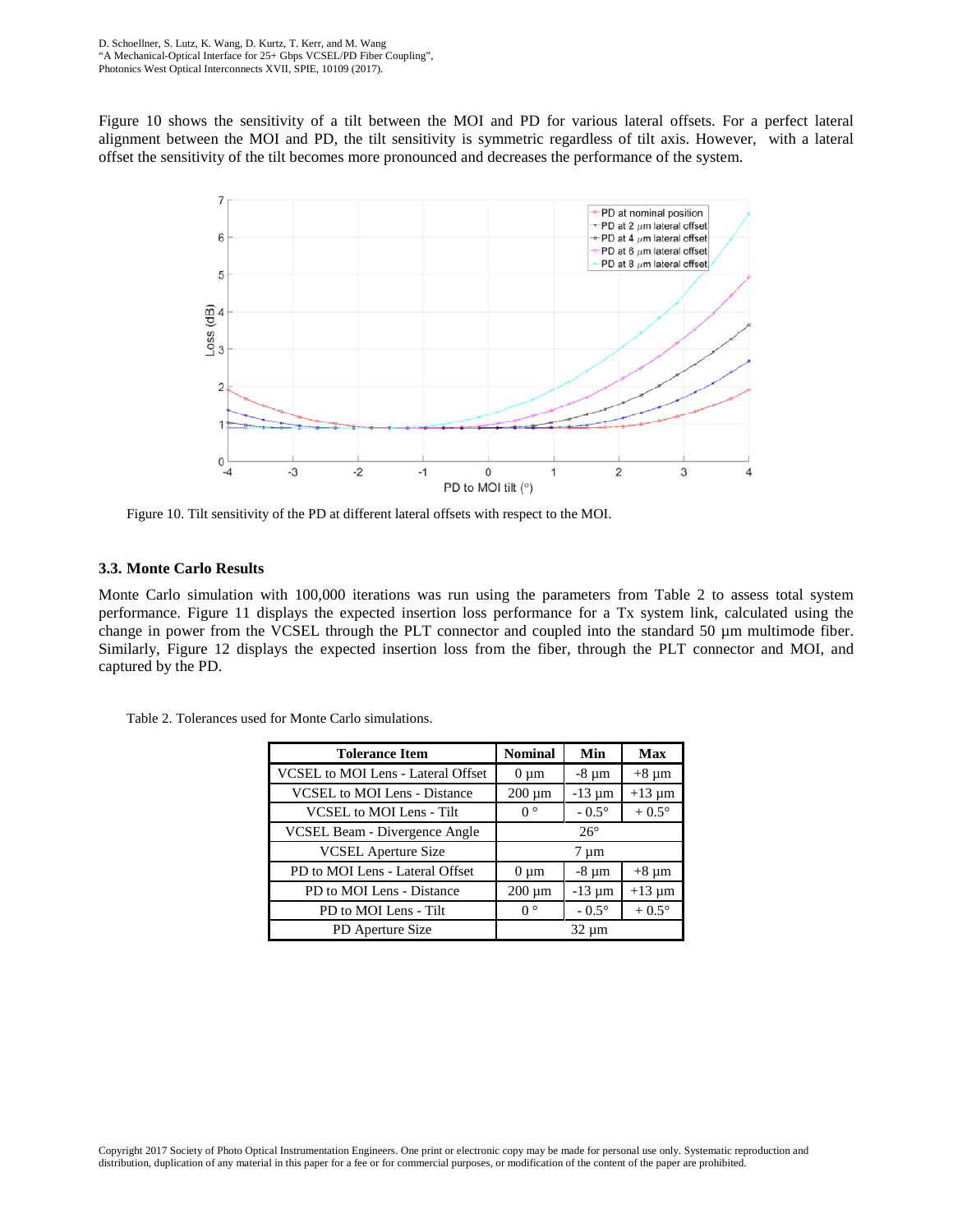

Figure 11. Monte Carlo Tx results using the parameters from Table 2.



Figure 12. Monte Carlo Rx results using the parameters from Table 2.

Figure 13 displays the full system Monte Carlo simulation results for light launched from a VCSEL through the MOI and coupled into fiber and then back through a MOI to a PD. The fiber was assumed to be lossless and encircled flux conditions maintained within the standard multi-mode fiber.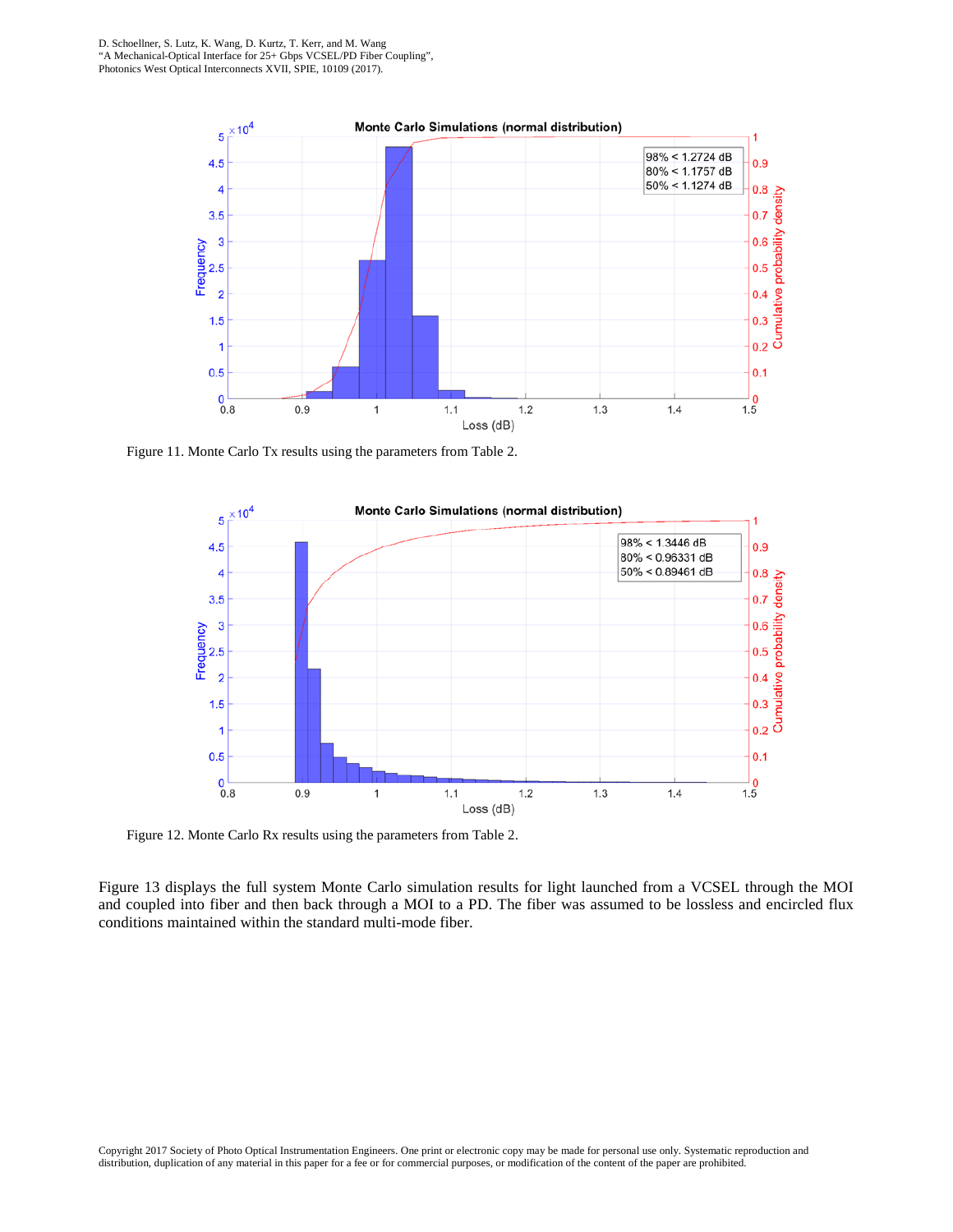

Figure 13. Full system Monte Carlo results using the parameters from Table 2.

#### **3.4. Alignment Considerations**

During the design of the transceiver device and circuit board layout, considerations should be made to assist in the development, production and potential troubleshooting of the finished product. All of the sensitivity plots in the above figures are for a single VCSEL/PD position with respect to a single MOI lens. As the final device will have parallel active devices aligned to multiple lenses, care must be taken to ensure suitable alignment of each channel is possible. VCSELs and PDs are generally used in arrays, for example, a block of four VCSELs will be placed adjacent to a block of four PDs for use with one MOI. Therefore, the placement of one device block with respect to the other has an impact on the overall achievable alignment and uniformity of channel performance. In order to achieve the performance indicated by the Monte Carlo simulations above, the alignment between each lens and the active device must be less than 8 µm; if the PD array can only be placed  $\pm 2$  µm to the VCSEL array, as illustrated in Figure 14 below, then 2 µm of the MOI lateral alignment tolerance has already been consumed. This VCSEL to PD alignment effect, along with the other tolerances involved, may make active optical alignment of the MOI desirable for optimal system performance in some cases. As the PLT connector is easily detachable, the MOI is designed to be suitable for active alignment with respect to both the VCSELs and PDs via a loopback connection at the end of the PLT connection.

In order to study and understand alignment tolerances for specific applications, it may be desirable to measure the alignment between a MOI and VCSEL/PD after assembly. A set of fiducial features that can be seen after attachment of the MOI is a desirable feature which can be useful in several scenarios, as shown in Figure 14. These can be used during product development to study the stability of the attachment or for troubleshooting performance issues by measuring, for example, from the fiducial mark to the MOI guide holes and from the fiducial mark to VCSEL/PD arrays when the MOI is removed or prior to attachment. Including fiducial marks in the design of the circuit board and controlling the placement of the active arrays with respect to them could also allow, with proper development of the process, measurement of the lens outline through the MOI exit window with respect to these fiducials. Although a properly selected imaging metrology solution is a viable technique for verifying alignment, imaging through the MOI to the VCSEL/PD is not a suitable method. Since the MOI lenses are designed to be collimating and not imaging lenses, optical imaging through the lenses is neither an accurate or viable measurement technique.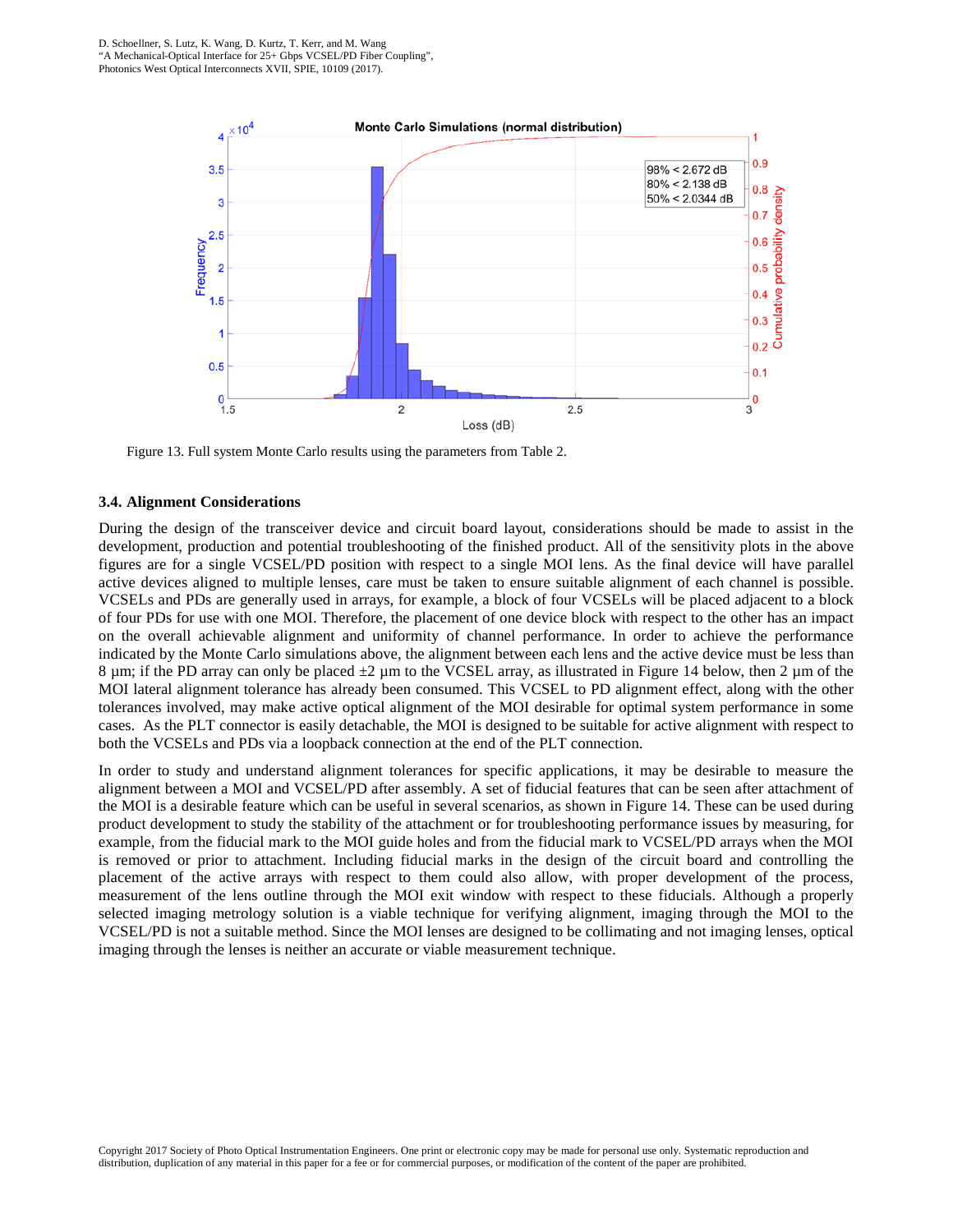

Figure 14. Illustration to show the effect of VCSEL to PD alignment on the overall alignment of each to the MOI lenses. Also shown are conceptual fiducial marks on the circuit board that can be used for subsequent development and production verification.

# **4. EMPIRICAL PERFORMANCE**

#### **4.1. Insertion Loss and Transmission**

Empirical testing was conducted to validate the developed theoretical model. To establish a transmission baseline, a standard insertion loss test system was used to measure the absorption and return reflection through a PLT and MOI Rx link, independent of VCSEL or PD performance. The insertion loss launch cable, terminated with a standard MTP connector, was referenced to negate system losses and reflections, and then a PLT connector was attached and insertion loss was measured. The average PLT connection loss was 0.3 dB, primarily due to absorption within the optical path in the connector and a return reflection from the part to the air at the exit window. A MOI was then attached and the insertion loss remeasured; the average additional loss was 0.6 dB, primarily due to the front surface reflection of the MOI exit window as the light enters the part. It is important to note that since there is an MTP glass-to-air reflection in the reference path but physical contact eliminates that reflection during subsequent measurements once the PLT connector has been added, impacting the measurement by  $0.15$  dB<sup>14</sup>. That  $0.15$  dB reflection loss must be added back into the 0.30 dB PLT measurement to compensate for the unreferenced reflection interface, and therefore the total PLT insertion loss is 0.45 dB. Summing the performance of the PLT and MOI components, the measured link loss is 1.05 dB. This result is comparable to the theoretical calculation in Figure 8, which predicts a nominal loss of 0.9 dB. The loss constitutes both the reflection and absorption losses of the PLT connector and the MOI. Approximately half of the total loss is caused by reflections at the two exit windows. If it is necessary for specific applications, anti-reflection (AR) coatings can be applied to the exit window of either the PLT or the MOI connector to mitigate the surface reflections. While there is an additional cost to such component processing, adding an AR coating to both exit windows would eliminate half of the system loss calculated above and would reduce the insertion loss displayed in all of the theoretical loss curves of section 3 by half as well.

#### **4.2. Adhesion**

The MOI is attached to the circuit board during the die placement process using a UV-curable epoxy in order to lock the part in place while minimizing movement. Multiple epoxies have been studied in order to identify a suitable epoxy that adheres to both the MOI and the FR4 circuit board while minimizing epoxy shrink and part movement. Depending on the application, a single UV-curable epoxy may be sufficient for the final part adhesion. In cases where stronger bond is needed, a secondary thermal epoxy can be added around the pedestals in order to reinforce the epoxy performance after the UV cure is complete. Epoxies for both the UV-cure and secondary thermal process have been identified and tested through a stringent environmental qualification procedure. MOI components were placed on the circuit boards and epoxied in place in two groups, one with only the UV epoxy, and the other with both the UV and secondary thermal cure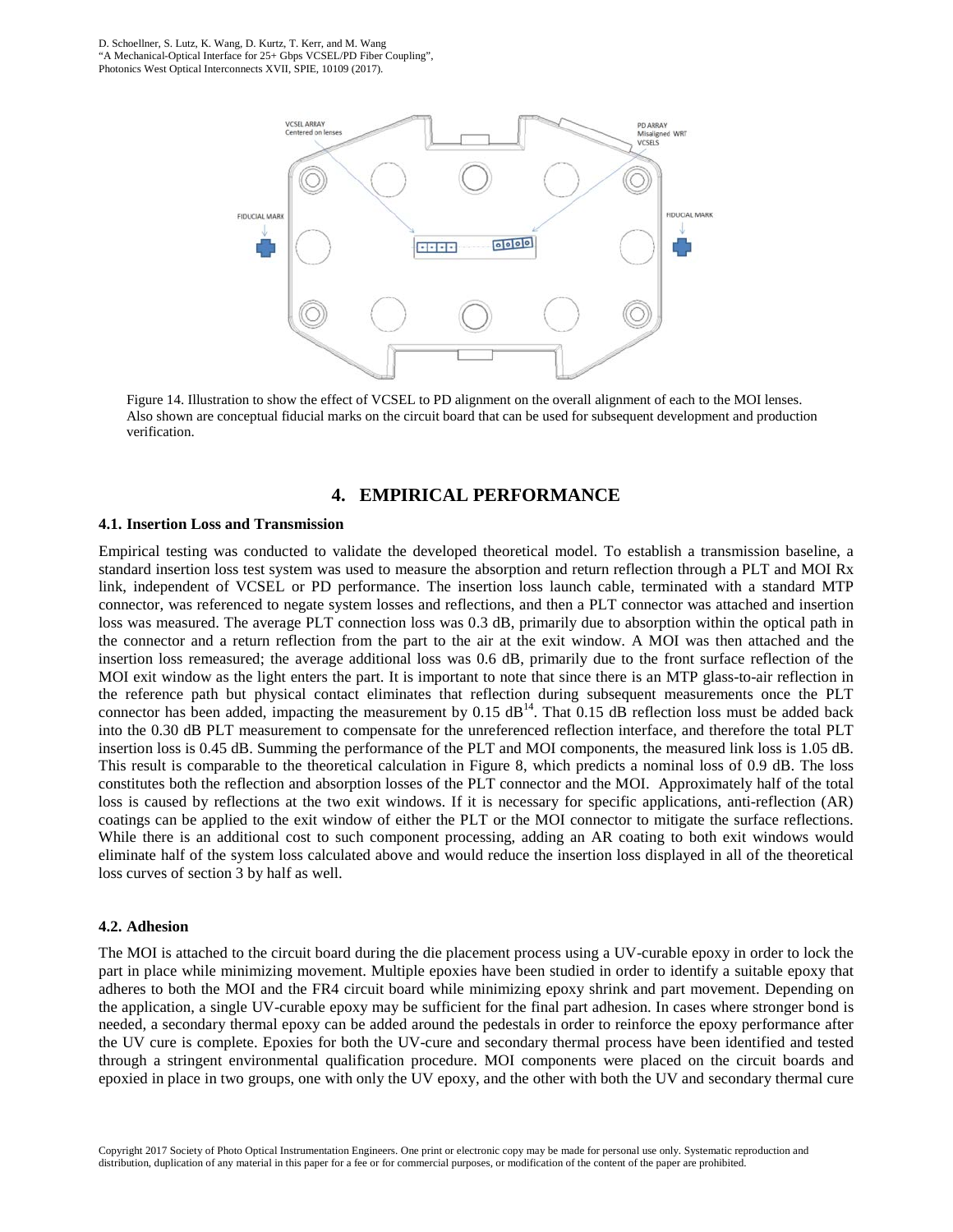epoxy. MOIs were attached to the circuit board using UV-curable epoxy NextGen AB36-HV and were cured with a 365 nm LED at 300 mW/cm<sup>2</sup> for 60 seconds. Half of the parts were then reinforced with a thermal cure epoxy, Fiber Optic Center AB9320, which was cured at 85°C for 55 minutes. A baseline group of both sets of parts was tested using a force gauge to establish the epoxy failure point in both tensile and sheer applications. Tensile testing consisted of applying a force directly to the MOI through a hole in the circuit board while monitoring the force versus displacement curve to determine the epoxy failure point, as shown in Figure 16 (center). Sheer testing followed a similar test regime, but with the force applied to the side of the MOI, as indicated in Figure 16 (right). Tensile testing simulates the insertion or removal of the PLT connector; a PLT housing is designed to release under 5 N to 9 N of applied force. Sheer testing simulates stress applied to the MOI via the stiffness of the fiber and cable routing. After baseline testing, the remaining parts were placed in a thermal oven for a series seven day trials at each temperature/humidity profile shown in Table 3.



Figure 15. (Left) Setup used in testing the MOI adhesion to the circuit board. (Center) Tensile test to simulate stress during the PLT connector insertion and removal. (Right) Sheer test to simulate force applied by fiber routing of the cables associated with the PLT connector.

Table 3. Environmental conditions components were subjected to serially while qualifying epoxy adhesion performance.

| <b>Temperature / Humidity</b>                                        | Days   |
|----------------------------------------------------------------------|--------|
| 85°C / 85%RH                                                         | 7 days |
| -40 $\rm{^{\circ}C}$ to 75 $\rm{^{\circ}C}$ cycling every 60 minutes | 7 days |
| 95°C / 95%RH                                                         | 7 days |
| $110^{\circ}$ C                                                      | 7 days |

After the second step, half of the parts were tested to failure for sheer and tensile data and the remaining components were tested after completion of the full four step test regime; Table 4 shows the results of tensile and sheer testing for both the UV and UV/thermal epoxies after all four test steps. After 28 days of environmental exposure, the minimum results shown in Table 4 still surpass the PLT mating forces with a significant safety margin.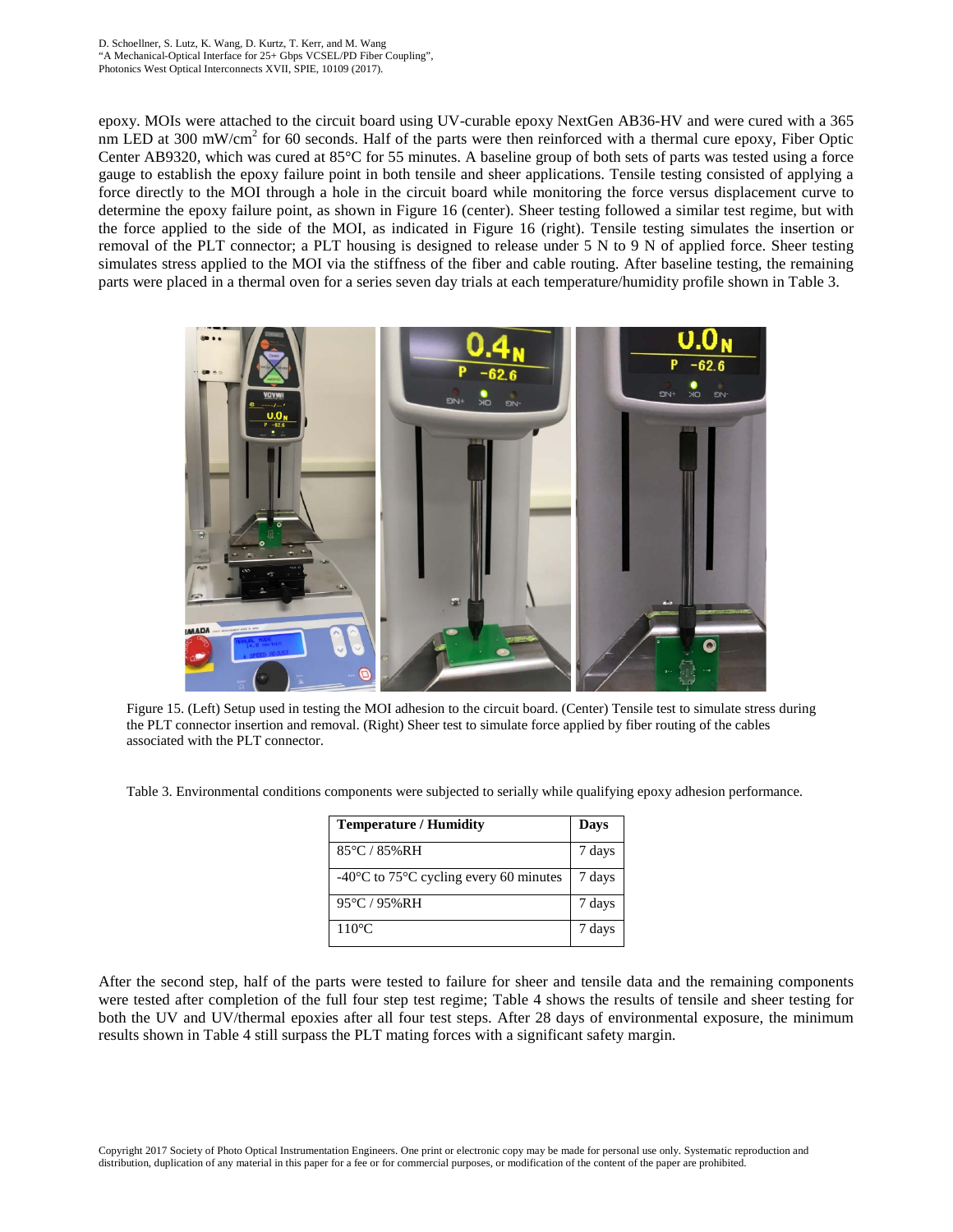Table 4. Average and worst-case results for MOI adhesion for both the baseline performance and after environmental testing (all units are in Newtons). Post-environmental results contain test results after both the 14th and 28th day and minimum value is inclusive of all test data.

| Epoxy              | <b>Test</b>  | Average         |          | <b>Minimum</b>  |          |
|--------------------|--------------|-----------------|----------|-----------------|----------|
|                    |              | <b>Baseline</b> | Post-Env | <b>Baseline</b> | Post-Env |
| $AB14$ -UV         | Shear        | 77.3            | 43.8     | 71.3            | 25.6     |
|                    | Tensile      | 58.6            | 36.8     | 49.6            | 16.4     |
| AB14-UV and AB9320 | <b>Shear</b> | 95.1            | 64.8     | 76.6            | 47.1     |
|                    | Tensile      | 69.6            | 59.6     | 47.3            | 46.5     |

# **5. EXPERIMENTAL RESULTS**

In order to establish link performance, 25 Gbps active optical cables (AOC) were build using the MOI and PLT components. The AOCs were ramped from 0°C to 70°C while running at 25.78 Gbps per channel. All four channels are displayed in Figure 17; the first row is operating at  $0^{\circ}$ C, the second row is at room temperature, and the final row is at 70°C. Despite the wide temperature range, signal integrity remained stable. During a seven minute run, the signal remained error free.



Figure 16. A four channel AOC running at 25 Gbps using the MOI and PLT connector for coupling. The AOC was cycled from 0°C to 70°C (rows 1 to 3, respectively) and showed no degradation in performance.

## **6. SUMMARY**

As applications continue to develop for mid-board optical interconnects, a new mechanical-optical interface has been developed to efficiently couple high-speed VCSEL/PDs to fiber optic networks. Zemax modeling and Monte Carlo simulations were used optimize optical performance, and sensitivity analysis indicates that component alignment and